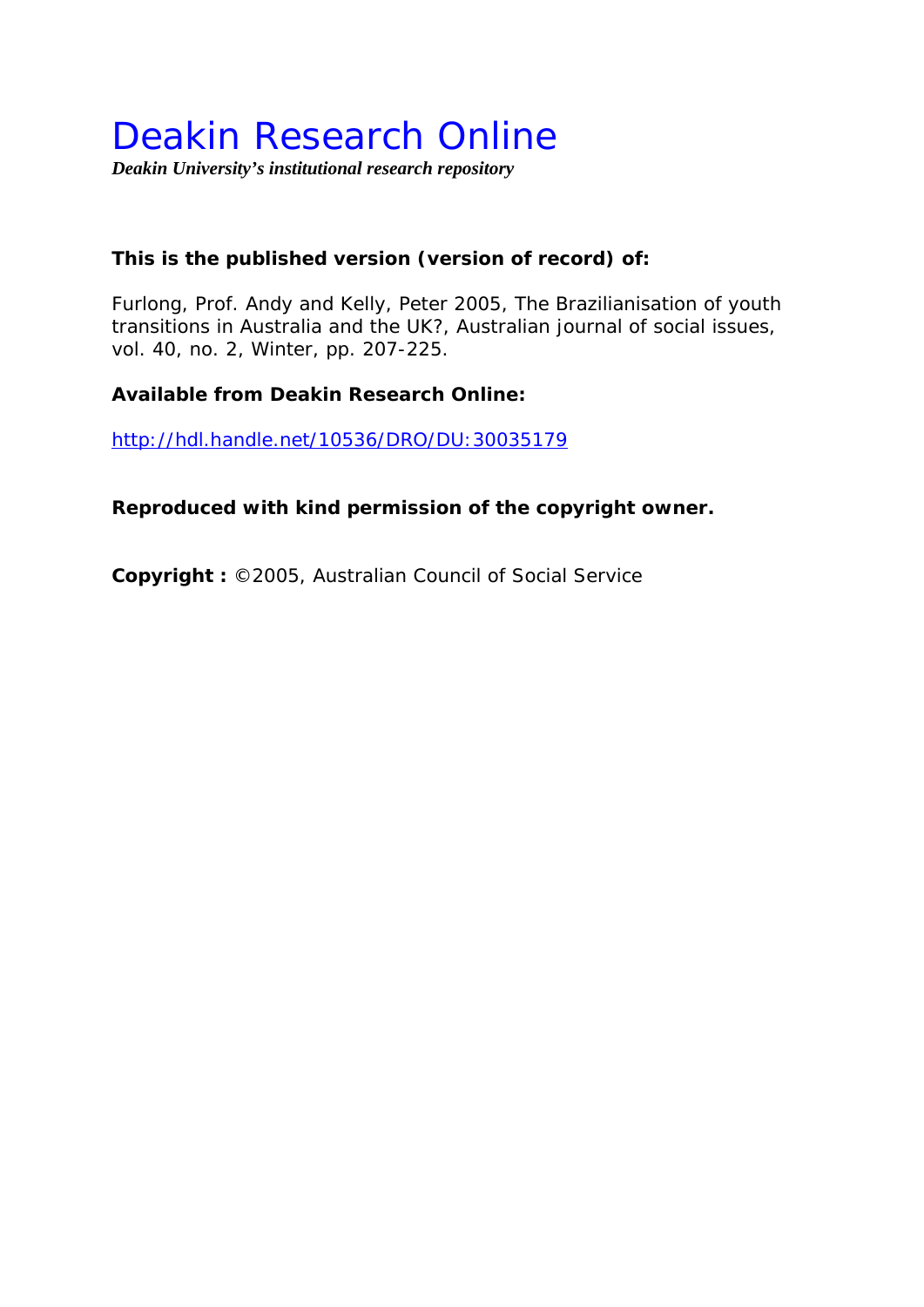# The Brazilianisation of Youth Transitions in Australia and the UK?

Prof. Andy Furlong and Peter Kelly (PhD)

## Abstract

A central theme of Beck's argument in The Brave New World of Work (2000) is that labour markets in the developed world are taking on some of the core characteristics that have been associated with less developed labour markets such as employment insecurity, informality and precarity. A process he refers to as Brazilianisation. In this paper we consider whether Beck's thesis can help us understand changes in youth transitions in Australia and the UK by developing a comparative analysis of processes of casualisation in the youth labour markets of the two countries. We assess the extent to which precarious labour market biographies have become entrenched and represent modern forms of engagement with the labour market. While evidence is presented to suggest that young people's labour market experiences have been affected by a trend towards greater casualisation, we argue that the changes are having the greatest impact on those in the weakest positions: in both countries women are more likely to be affected than men and casualisation is most evident in the lowest skilled occupations.

Prof. Andy Furlong works in the department of Sociology, Anthropology and Applied Social Sciences at the University of Glasgow.

Peter Kelly is a PhD scholar with the School of Political and Social Inquiry at Monash University.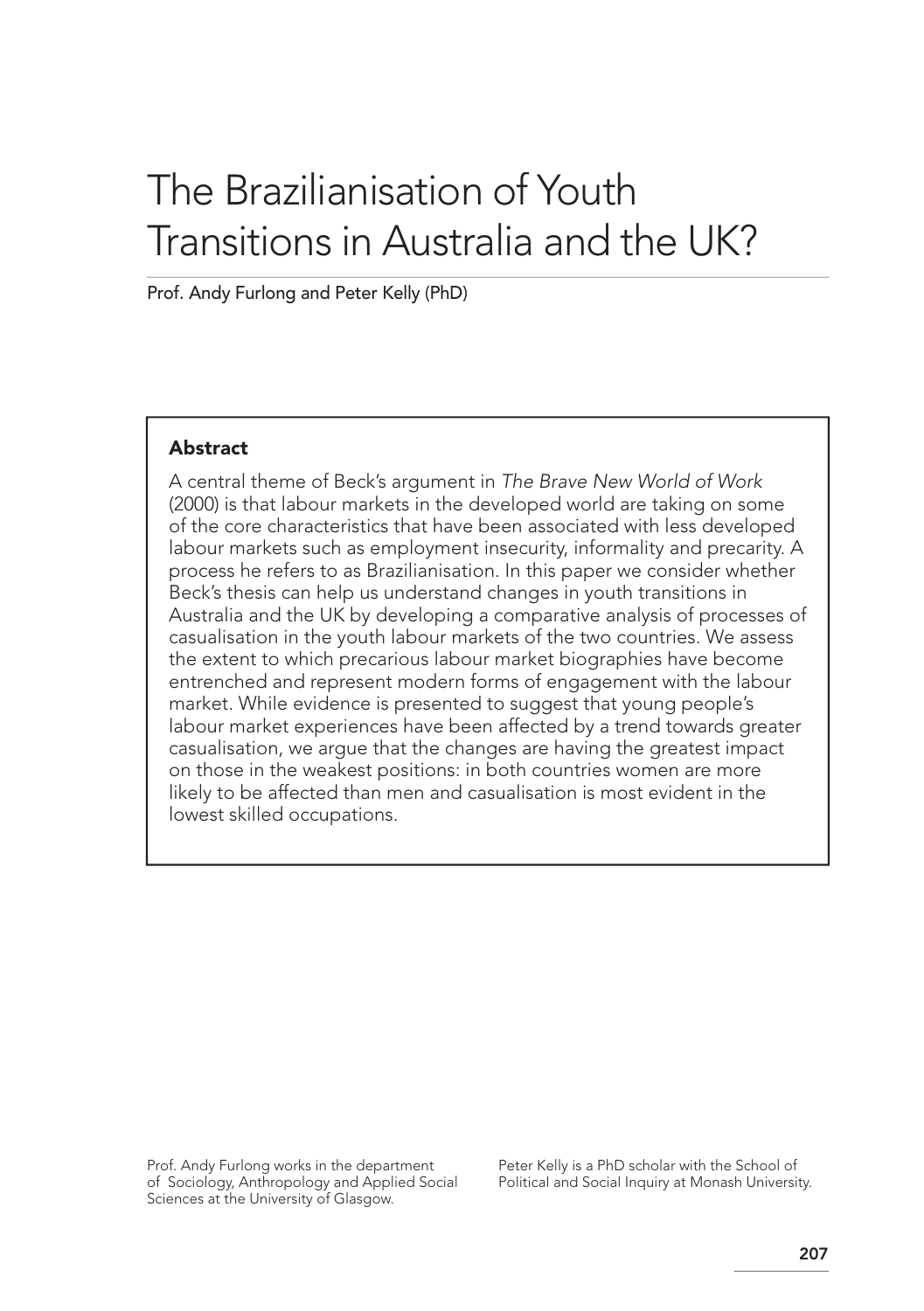#### Introduction

*We know, feel and grasp that we are all potentially unemployed or underemployed, part-time or make shift workers without any real job security. But what each of us knows individually has not yet become an awareness of our own common reality* (Andre Gorz, cited in Beck 2000, p.5).

The title for this paper comes from Ulrich Beck's (2000) *The Brave New World of Work*. A central theme of the book is that contemporary labour markets in the more developed 'first world' are changing in ways that see them taking on some of the central characteristics of labour markets in the less developed 'third world' – what Beck refers to as the Brazilianisation of labour markets in the developed world. Central to these transformations is the 'spread of temporary and insecure employment, discontinuity and loose informality' into 'first world' labour markets – which for the period of three decades or so after the Second World War had been the 'bastions of full employment' (p.1). Beck's (2000) argument is that in a 'semi-industrialized' economy such as Brazil, full time waged or salaried employment is a secure form of existence for 'only a minority of the economically active population; the majority earn their living in more precarious conditions' (p.1). For Beck a life world characterised by 'nomadic "multi-activity"' is not a 'pre modern relic', nor is it any longer *just* a feature of the female labour market. Rather, this precariousness and insecurity emerges in the more developed world as a fundamental characteristic of the movement from a *work society* to a *risk society* (pp2-3).

In this paper we discuss how youth transitions in Australia and the UK can be understood under these circumstances. Youth, as a population, as a time in the lifecourse, as a concept in many policy and academic discussions, is most often imagined in terms of transition. In turn, transition is imagined as signifying movement from *somewhere*, to *somewhere else*: from, in this case, a more or less stable stage of life called childhood, to another more or less stable stage called adulthood. Youth, historically, has been imagined as a time of *storm and stress*, of *identity crises*, and of *confl icts* to be resolved before the arrival at/of adulthood (e.g. Hall, 1904; Coleman, 1961; Erikson, 1968). Throughout the last half of the  $20<sup>th</sup>$  century this stage in the lifecourse has become more extended, and, it is argued, more risky for larger numbers of successive generations of young people (Furlong and Cartmel, 1997; Wyn and White, 1997). This prolonged process of transition and the mapping of the risks associated with it is shaped, and mirrored, by a variety of education, training, and employment policies (Hood *et al*., 2001; Kemshall, 2002). In this sense Youth – at least in the advanced Liberal democracies – is a period in the lifecourse whose shape, boundaries and nature are subject to the shifting priorities of different institutions and political, economic and cultural processes.

During the last 30 years or so processes of globalisation – characterised by increased competition, rapid technological change and economic uncertainty – have profoundly changed the world of work, and the ways employers, trade unions and governments think about labour markets and workers. 'Flexibility',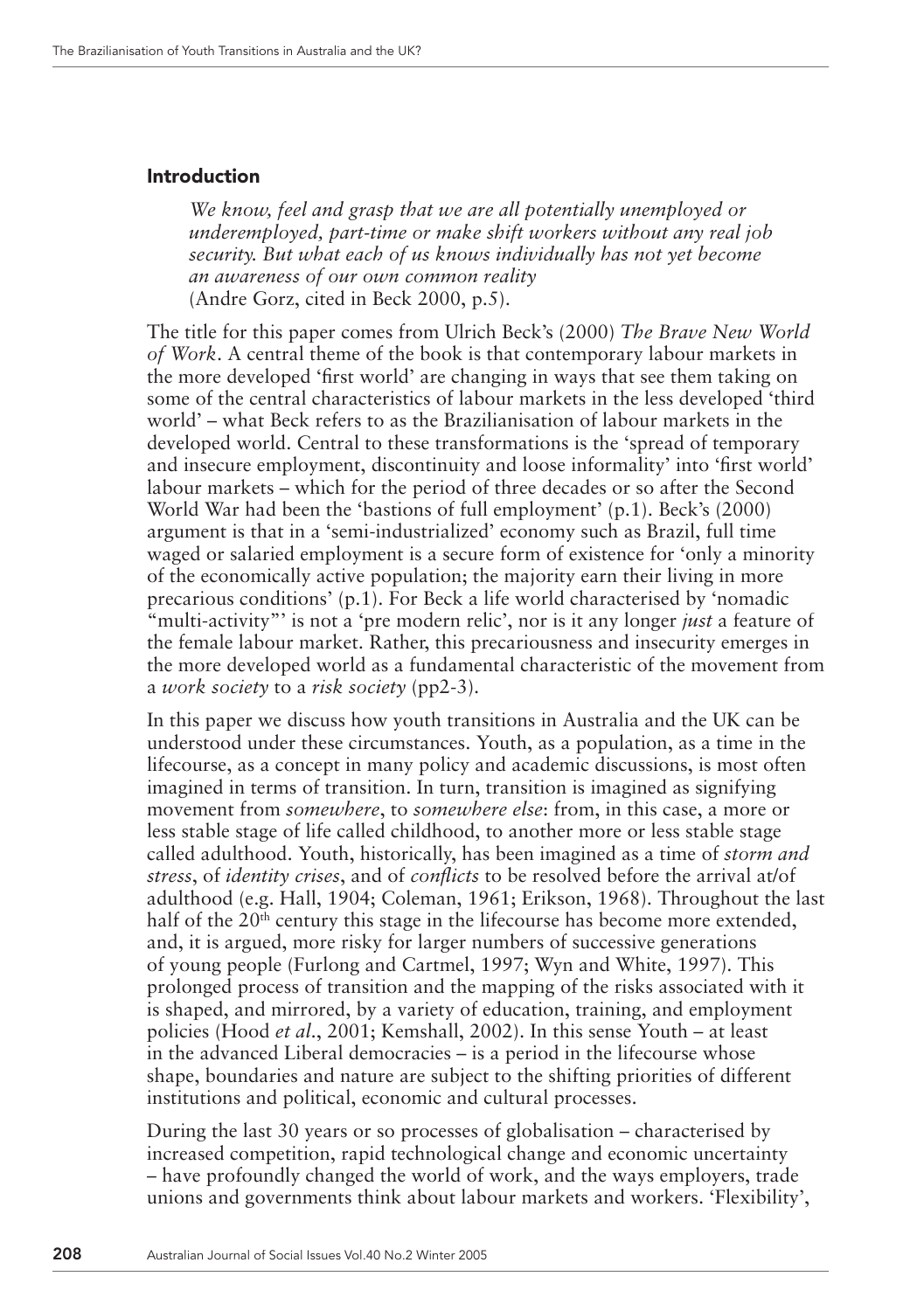'casualisation', 'upskilling', 'multi-skilling', 'life long learning' 'core' and 'peripheral' workforces are the new realities and buzzwords in the global markets of 'fast capitalism'. These developments have a particular and significant impact on young workers who face the risks of a declining and uncertain youth labour market and changed expectations in the transitions from youthful dependence to adult independence. Many commentators have argued that these risks make the very idea of stable, linear transitions intensely problematic for large sections of the youth population – with a range of profound consequences for young people, families, communities and the nation.

In this paper we will develop a comparative analysis of casualisation in youth labour markets in Australia and the UK. We will sketch the main elements of Beck's (2000) Brazilianisation thesis to orient this analysis. We do not set out to prove or disprove the thesis. Rather we make reference to Beck's work at a metaphorical level to provoke discussion about trends, processes and policies in ways that open up new lines of thinking. Moreover, the comparative element of this analysis can, as Campbell  $(2004)$  argues, provoke clarification of particularities in different contexts, explore certain generalisations and illuminate policy, institutional and cultural differences and similarities – all with the purpose of provoking new ways of thinking about the nature of youth transitions, and how these might be understood in various policy contexts.

We draw on the Australian and UK Labour Force Surveys as well as the Australian Forms of Employment Survey (1998) to provide a statistical picture of the nature and experience of youth labour markets in Australia and the UK. This analysis examines an emergent, and important, element of youth transitions – the increasingly casualised early labour market opportunities and experiences of young people that give rise to new ways of describing youth transitions in terms of *linearity*, *non-linearity*, or *churn*. A key issue for this paper, and for future research, is to explore the distinction between *fl exibility* and *precarity*. The two processes can look the same in terms of patterns of labour market movement and therefore can lead us to assume a non-existent commonality of experience. In fact what we have is a classic social division, in which the nature and character of *choice* is intensely problematic, and is structured by patterns of social disadvantage. So that for many young people their choices, in terms of economic activity and labour market participation, are profoundly influenced by the complex relationships between social class, gender, ethnicity, and geography.

## The Brazilianisation thesis

Beck's (2000) thesis addresses concerns that are also covered in a number of other texts including Sennett's (1998) *The Corrosion of Character*, Bauman's (2001) *The Individualized Society* and Rifkin's *The End of Work* (1995). At issue here is a sense that processes of globalisation, facilitated by electronically enabled, micro-processor based technologies, have transformed the physical reality of paid work in many of the industrialised nations. In addition, these processes have transformed the spaces in which work is imagined. So that new narratives of work, of its value, of who participates in it, and how this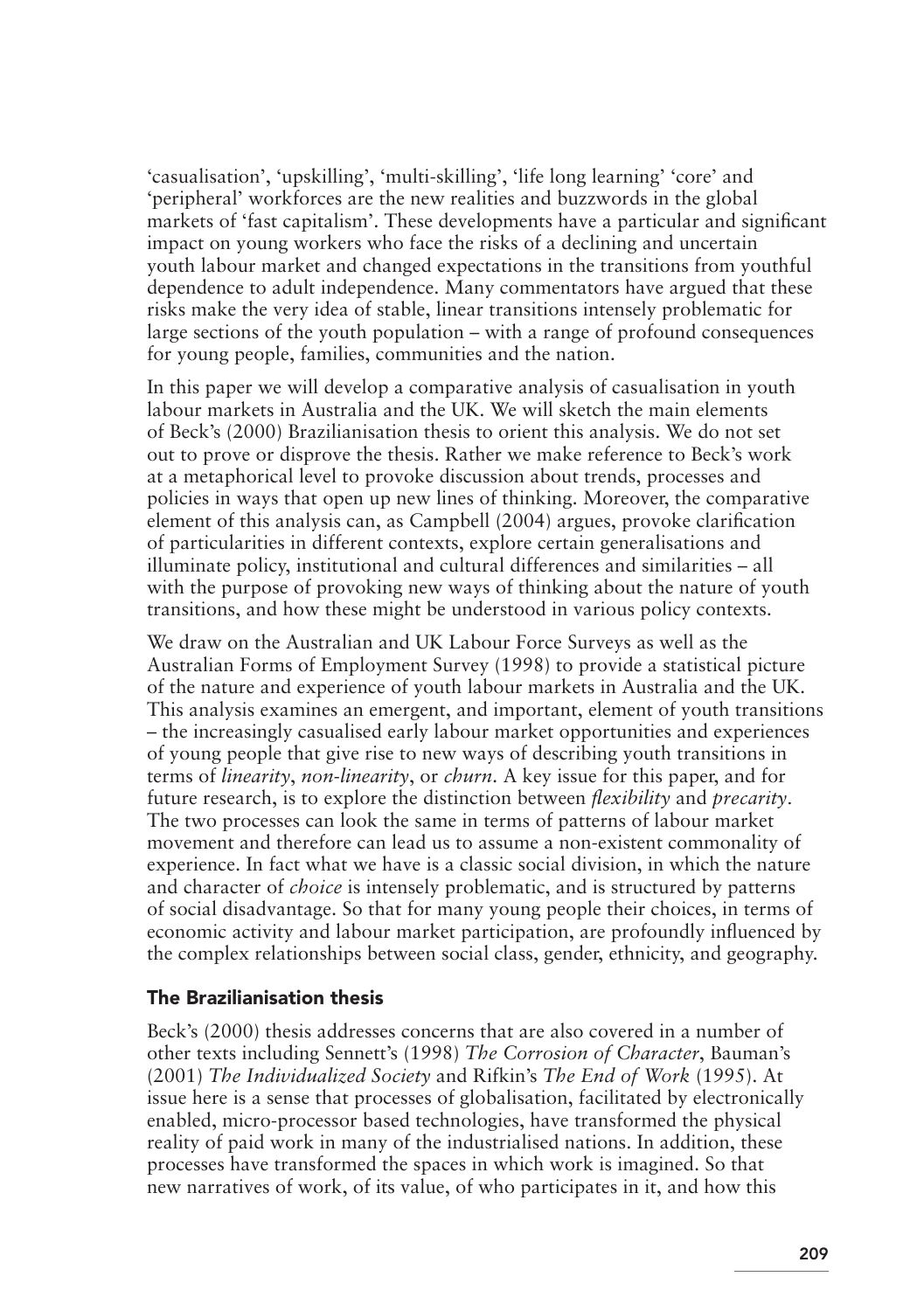participation is structured, have emerged and been articulated by employers, unions and governments.

Beck (2000) illustrates his argument by quoting labour market figures for Germany which indicate a rise in the number of employees in the *precarious group* from 10 per cent in the 1960s, to 25 per cent in the 1970s, to nearly 33 per cent in the late 1990s. These figures are, however, referenced to a data set that is not directly replicable in other contexts – a situation which raises issues about the generalisable applicability of his argument. However, Beck is right to suggest that there is work to do in thinking about the characteristics of a 'political economy of insecurity' (2000, pp.2-3). He argues that there is a need to examine the rules and consequences of a new power game played between 'territorially fixed' participants, such as governments and trade unions, and 'non-territorially fixed' participants, such as capital, commerce and finance. A connected concern is the apparent need by the territorially fixed players to choose between higher unemployment accompanied by relatively low levels of poverty; or lower levels of unemployment existing alongside 'spectacular poverty'. Another focus, suggests Beck, should be on the ways in which 'technologically advanced capitalism', and its displacement of labour, means that 'all paid work is subject to the threat of displacement' – a situation Gorz highlights and which others, such as Giddens (1990, 1991), have addressed through discussions about the anxieties and uncertainties that are said to characterise these times. Further, Beck argues that there is a need to explore the ways in which the emergence of large measures of precarious employment spill, domino like, into other aspects of the institutional fabric of the work society: 'the foundations of the social-welfare state are collapsing; normal life stories are breaking up into fragments; old age poverty is programmed in advance' (p.3). Finally, Beck suggests that there is a need to investigate and analyse the ways in which the economic and political gospel of 'labour market flexibility' in First World economies results in a redistribution of risk away from the social insurance technologies of the welfare state, to the capacities, behaviours, dispositions and choices of individuals – a so-called *individualisation of risk management* (Kelly 2001 a&b).

In a discussion over two chapters of *The Rise and Fall of Labour*, and *Local Orders, Global Chaos*, Bauman (2001) makes a number of observations that are particularly relevant to the argument we are developing here. Pointing to novel processes of individualisation in the world of work, he argues that working lives have become 'saturated with uncertainty' (p.24). In some respects, as he concedes, there is little that is 'particularly new' about this situation – 'working life has been full of uncertainty since time immemorial'. Bauman's argument, however, is that contemporary workplace uncertainties are of a 'strikingly novel kind' – these uncertainties are a 'powerful *individualizing* force'. For Bauman, such uncertainty 'divides instead of uniting, and since there is no telling who might wake up in what division, the idea of "common interests" grows ever more nebulous and in the end becomes incomprehensible. Fears, anxieties and grievances are made in such a way as to be suffered alone' (p.24). For Bauman  $(2001)$  the uncertainty and precarity characteristic of 'flexible capitalism'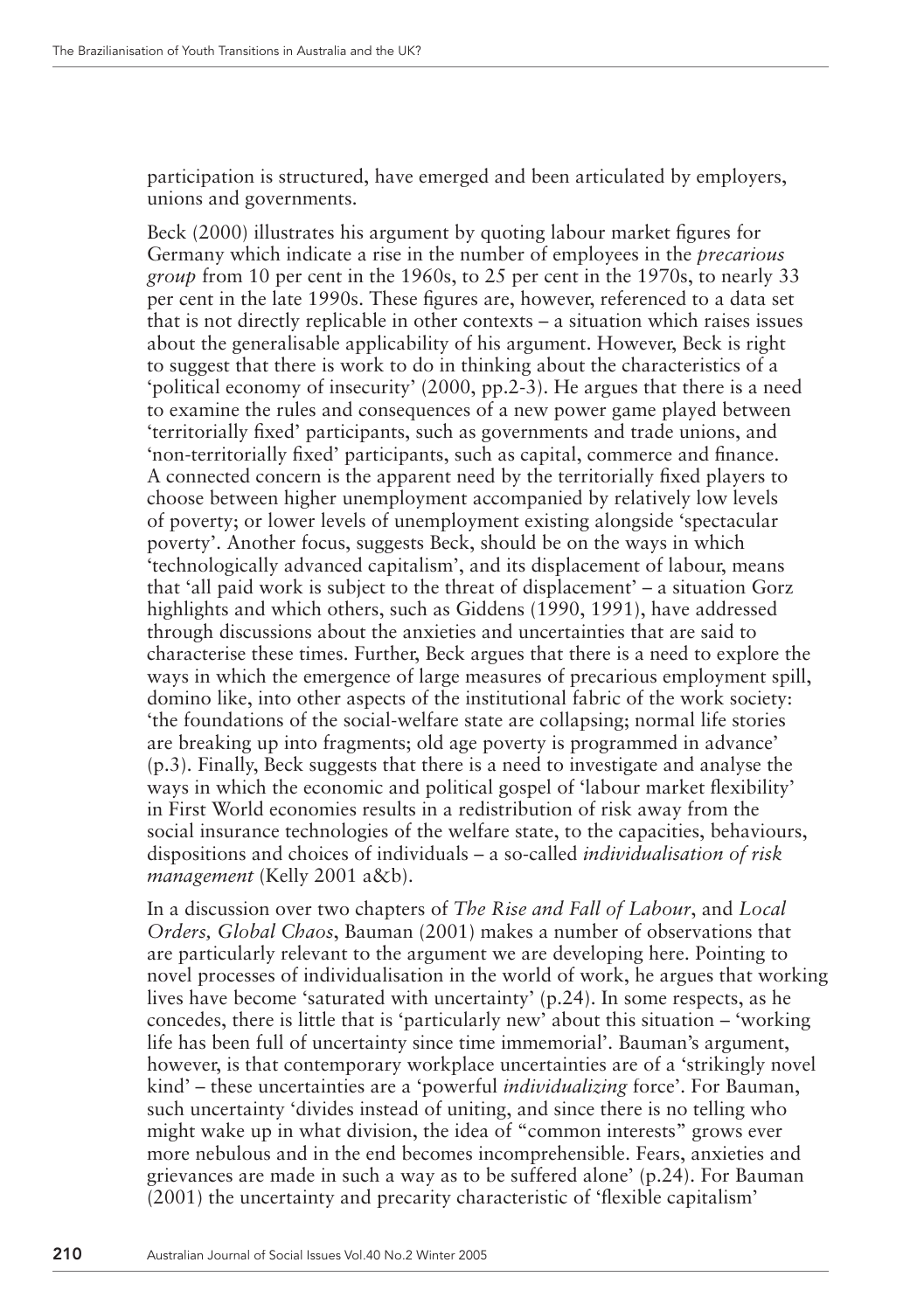(Sennett 1998) also have a structural element to them. That is, flexibility looks different, feels different, and has different consequences depending on the element of choice that shapes this flexibility. Little choice in the matter – because of circumstances that are influenced by social class, gender, ethnicity and geography – is different to a wealth of choice and opportunity that is delivered by comparative social, economic and cultural advantage.

These very generalised arguments raise a number of important questions about the ways in which changed labour market structures, opportunities, and forms of regulation impact on, and shape, youth transitions in different contexts. We will explore a number of these questions in the following sections.

### Youth transitions – linear, non-linear, churned?

Most sociological interpretations of youth, education and work imagine youth as being a key staging point facilitating the more or less successful entry into the adult world of autonomy, responsibility and work (Kelly 2000, a,b&c). A report prepared for the OECD, for example, identifies youth as a 'stage of life between childhood and adulthood'. Childhood is identified with 'physiological immaturity, emotional and economic dependence and primary ties with parents and siblings'. Adulthood, in this view, is framed in terms of 'physiological maturity, emotional and economic autonomy, and by primary ties with the adult partner and children' (cited in Freeland 1996, p.7). In this sense youth should be a transition from *normal* childhood to *normal* adulthood. These normative portrayals of childhood, youth and adulthood frame much of the pervasive policy and academic discussion of youth at-risk – where risk is associated with the differing, largely individualised, capacities of young people to effect a secure transition into the labour market.

Beck's (2000) suggestion that increased insecurity and precarity in the labour markets of the more advanced economies has spilt, domino like, into other key areas of the *work society* resonates strongly in these discussions about youth transitions. In Australia the Australian Bureau of Statistics (ABS 1998 a&b) argues that the youth labour market is characterised by 'higher levels of job mobility, lower average incomes and a different occupational profile to the rest of the working population' (1998a, p.1). Casual and part-time work, periodic unemployment, complex education and employment pathways, and a concentration of young workers in the retail and food service industries are other key characteristics of the youth labour market (Lewis and Mclean 1999). Similar observations have been made in the UK (and across Europe) but commentators are divided in their views about the extent to which these are features of a segmented labour market in which the work experiences of young and older workers display significant differences (in which case work-based disadvantages are temporary as they are specific to a life stage) or, conversely, whether we are seeing the emergence of new forms of working in the experiences of the young (as implied by Beck).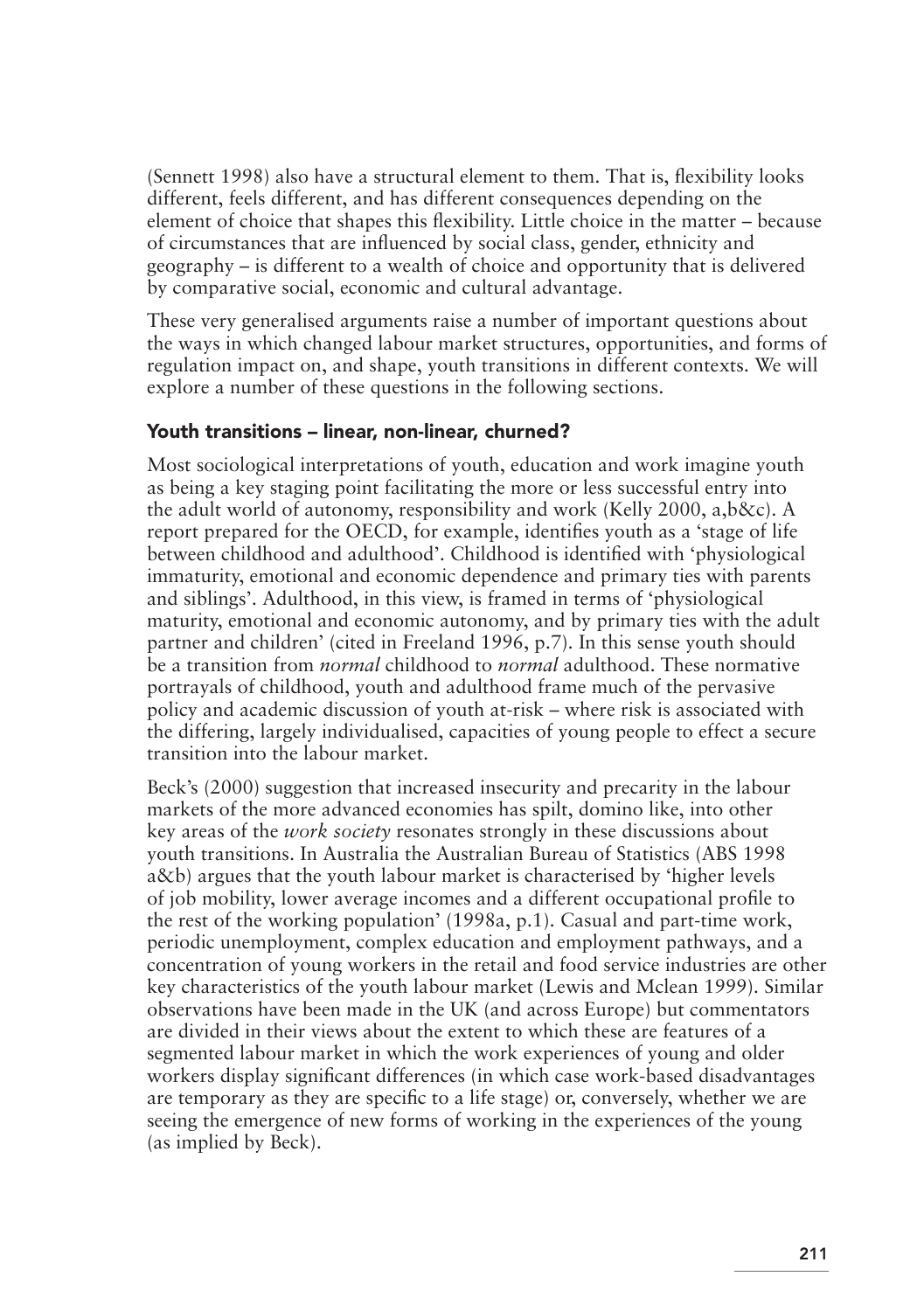Concern about the quality of jobs for young people and about the assumed links between a highly skilled and educated labour force and future economic growth has had profound impacts on many other aspects of the work society: education policies in Australia and the UK are geared, increasingly, to encouraging prolonged participation in post compulsory education and training by more and more young people: in Australia and the UK changes in family patterns and relationships are marked by longer periods of, often periodic, dependency for larger numbers of young people (Kiernan 1986, Jones 1995) – the so-called *never-empty-nest syndrome*, which, in Australia sees 40 per cent of 26 year olds continue to live in the family home (Bessant and Watts 2002).

These generalised observations about the changed nature of youth transitions have provoked debate about how youth transitions should be characterised (Wyn and White 1997, Sweet 1995, Bessant & Cook 1998, Furlong et al 2003). These debates are not merely rhetorical. In Australia, for example, they frame policies such as the Common Youth Allowance which takes as a key point of reference levels of parental/guardian income up until the young person is aged 24 – assuming a relationship of dependence until this age. Much of this debate is framed by spatial metaphors. Transitions are linear, or non-linear (Furlong et al., 2003). Transitions are more, or less, fragmented. Historical time enters these discussions when present day transitions are positioned as being less linear, more fragmented, and longer than for previous generations of young people. As Wyn (2004) suggests terms such as 'post-adolescence', 'over-aged young adults', 'generation on hold', 'extended transitions' and even 'parasitic youth' (Takahashi and Voss, 2000) have entered debates about the nature of the transitions for post-1970s generations (p.17).

In much of this discussion there is a tendency to individualise both the risks associated with these transitions, and the management of these risks. Current policy and academic discussions are strongly flavoured by a voluntarist logic – *life is largely the sum of the choices we make, and risk management is a matter of individuals making better choices*. For instance, Wyn (2004) argues that young people 'are now navigators of their own biographies and careers' (p.17); even if they are sailing in uncertain and risky waters, and they have different levels of support, capacity and skill to navigate with. We argue that this sort of logic tends to discount the ways in which age, social class, gender, ethnicity and geography continue to structure life courses, chances and choices – particularly for young people whose life world is determined by relationships of dependence (Kelly 2004). In terms of Beck's Brazilianisation thesis, the precariousness and uncertainty that accompanies casualisation in contemporary youth labour markets in Australia and the UK, will be shown to impact on different labour market sectors, and on different groups of young people. For these groups choices in relation to participation and activity in these labour markets are not solely the province of the individual – individuals make choices but not under the circumstances of their own choosing.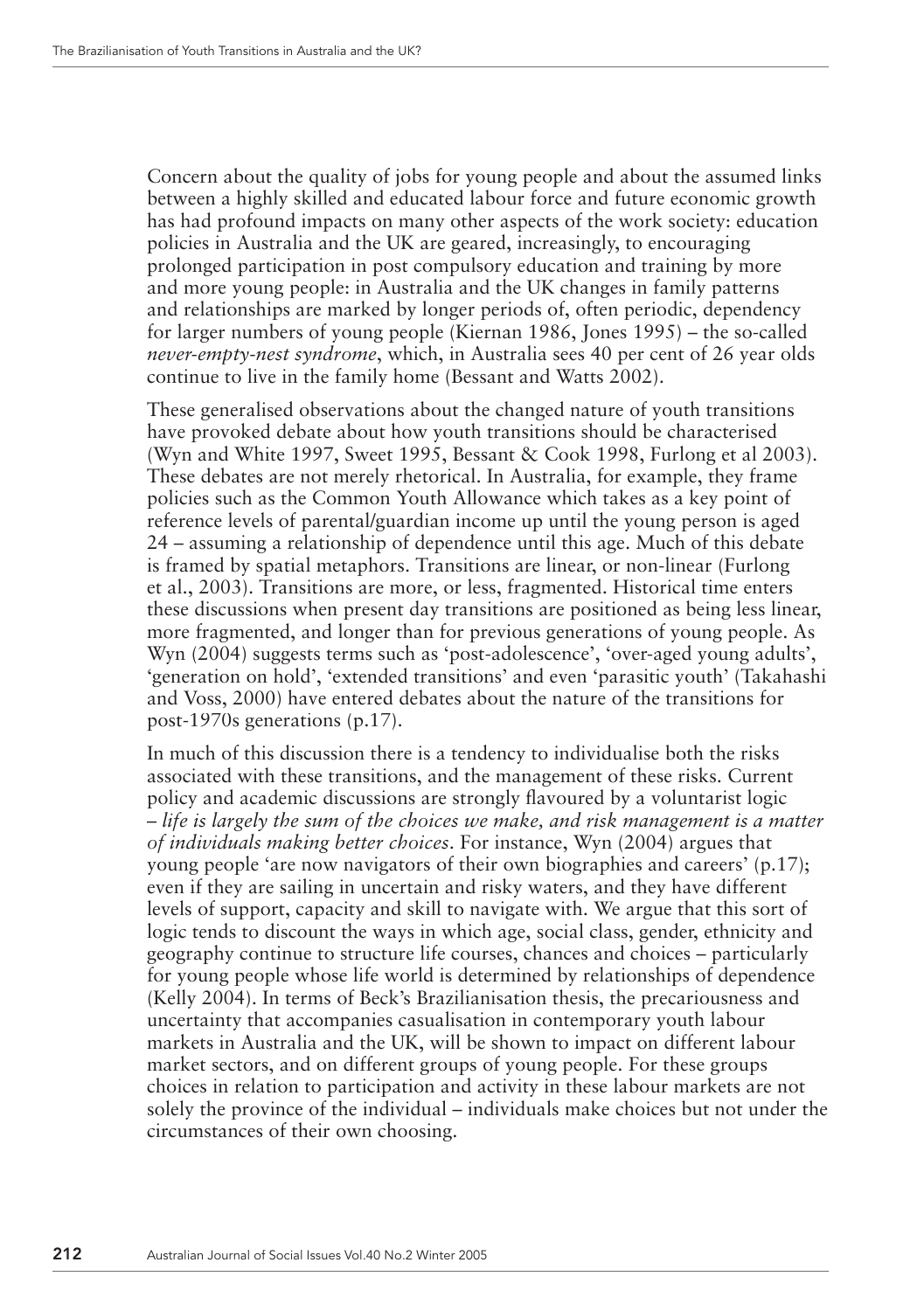## The Brazilianisation of the Youth labour market in Australia and the UK?

In this section we will examine the labour market experiences of young people in the UK and Australia in order to make an assessment of the extent to which precarious labour biographies have become entrenched and represent modern forms of engagement with the labour market. We argue that there is some evidence to suggest an increase in precarious forms of employment for young people, but suggest that this apparent fluidity masks the survival of deeply entrenched structured inequalities in which less advantaged young people are over-represented in insecure forms of employment.

The Australian and UK Labour Force Surveys are both regular nationally representative surveys that include a range of comparable questions designed to meet OECD data requirements. The UK Labour Force Survey is more comprehensive in scope than the Australian survey so for some of the analysis we have used the 1998 Forms of Employment Survey. Although this survey has been repeated more recently (2001), at the time of writing (2004) the Australian Bureau of Statistics had not made the data available to academic users. Consequently, for reasons of comparability, when Australian data is derived from the Forms of Employment Survey, we use UK Labour Force data from 1998 even though we are able to access data from 2003. In terms of the analysis, it is important to note that in both countries rates of unemployment were significantly higher in 1998 than they are at the moment.

In both Australia and the UK levels of unemployment for young people and adults are currently lower than they have been for several decades. In the first quarter of 2004, the number of working age people classified as unemployed stood at 4.7 per cent in the UK and 5.7 per cent in Australia.<sup>1</sup> Of course aggregate figures can draw our attention away from areas in which structural unemployment is extremely high and from sections of the population who tend to experience levels of unemployment that are some way above the average. Young people in particular tend to experience levels of unemployment that are around twice as high as for those experienced by older workers. While unemployment rates are frequently used as an indicator of the 'health' of labour markets, they provide a very partial picture and can lead us to overlook the extent to which groups of people are being marginalised or trapped within precarious sectors of the labour market. In a buoyant labour market we may find groups of workers who rarely encounter unemployment yet fail to make in-roads to relatively secure sectors of the economy or to the types of employment that will equip them with transferable skills. In a depressed labour market these same groups of people may encounter protracted periods of unemployment. Furthermore, unemployment rates provide no indication of the quality of jobs being entered, or of the level of security offered. Indeed, the Brazilianisation thesis partially rests on the argument that lower unemployment rates are being achieved on the basis of increased insecurity, poverty and socio-economic polarisation with the dichotomy between employment and unemployment being less and less relevant.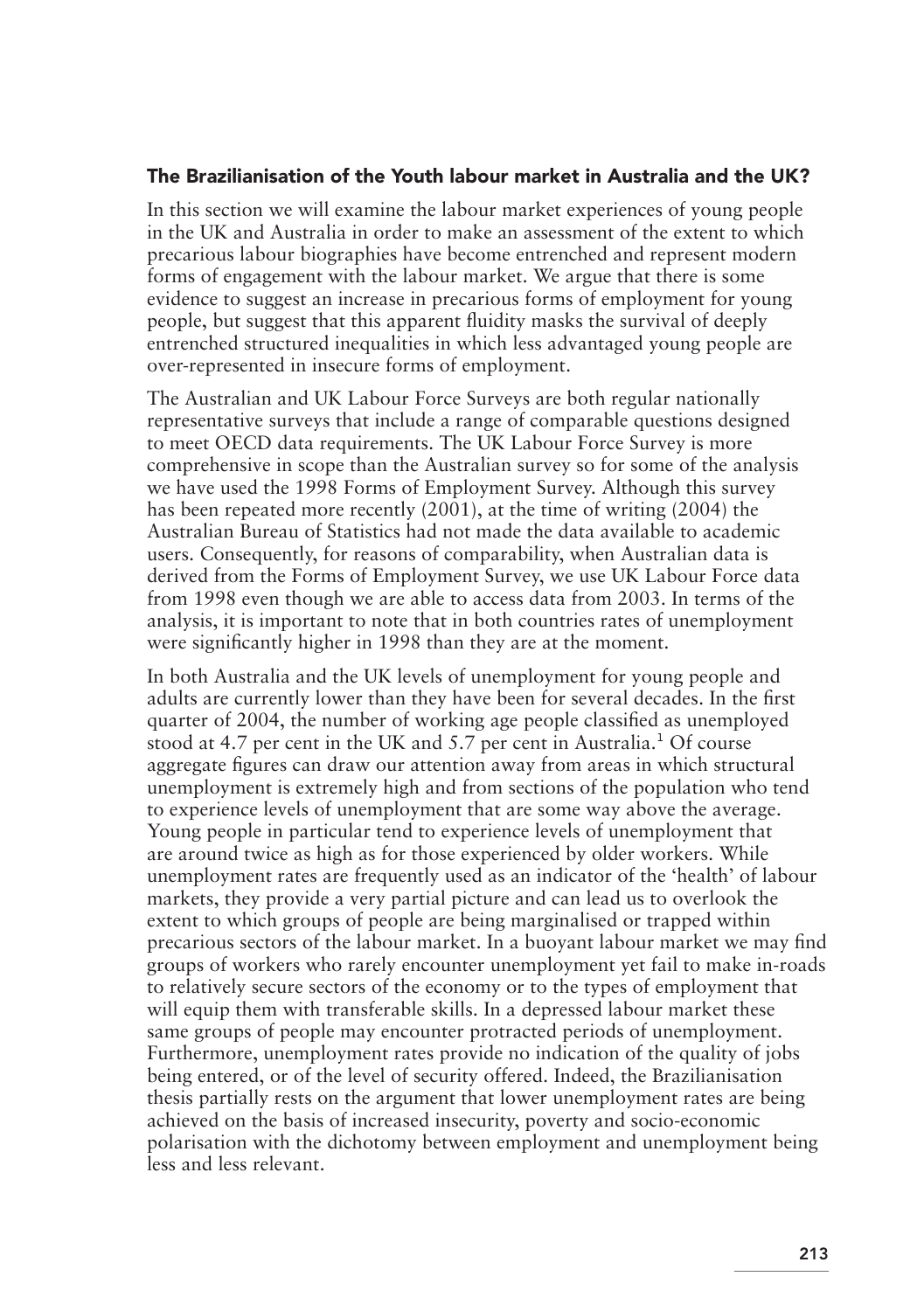As the Brazilianisation metaphor would suggest, unemployment rates in Australia and the UK have been falling since the mid-1990s, and in the UK the discrepancy between male and female unemployment rates have narrowed (Figure 1). In 1995, unemployment rates for males in the UK were in double figures while female unemployment stood at 7 per cent. In Australia unemployment among males and females stood at 9 and 8 per cent respectively. By 2003 unemployment rates in both countries were between 4 and 6 per cent.

#### Figure 1



Source: UK and Australian Labour Force Survey, via ILO Laborsta.

The above trends relate to all people of working age and figures for younger workers are always around twice as high. There are a number of reasons for this, including the fact that young workers are trying to get a toe hold in the labour market, that they may lack the skills and experience of older workers and that employers can perceive them as being less reliable and in need of greater supervision and control (Ashton et al., 1982; HRSCEET 1997). In 2002, for example, more than 10 per cent of males aged 16-19 in the UK and Australia were unemployed while for females in this age group unemployment among the British and Australians stood at 7 and 9 per cent respectively (Table 1). Levels of unemployment among 20-24 year-olds were significantly lower while among 25-29 year-olds rates of unemployment were not far off the national averages.

In many respects unemployment rates are a poor reflection of the opportunities available to young people. Young people may prolong their education in the knowledge that few opportunities exist and governments are able to keep unemployment rates within politically acceptable limits by 'encouraging' various forms of non-participation. Expansion of higher education is an effective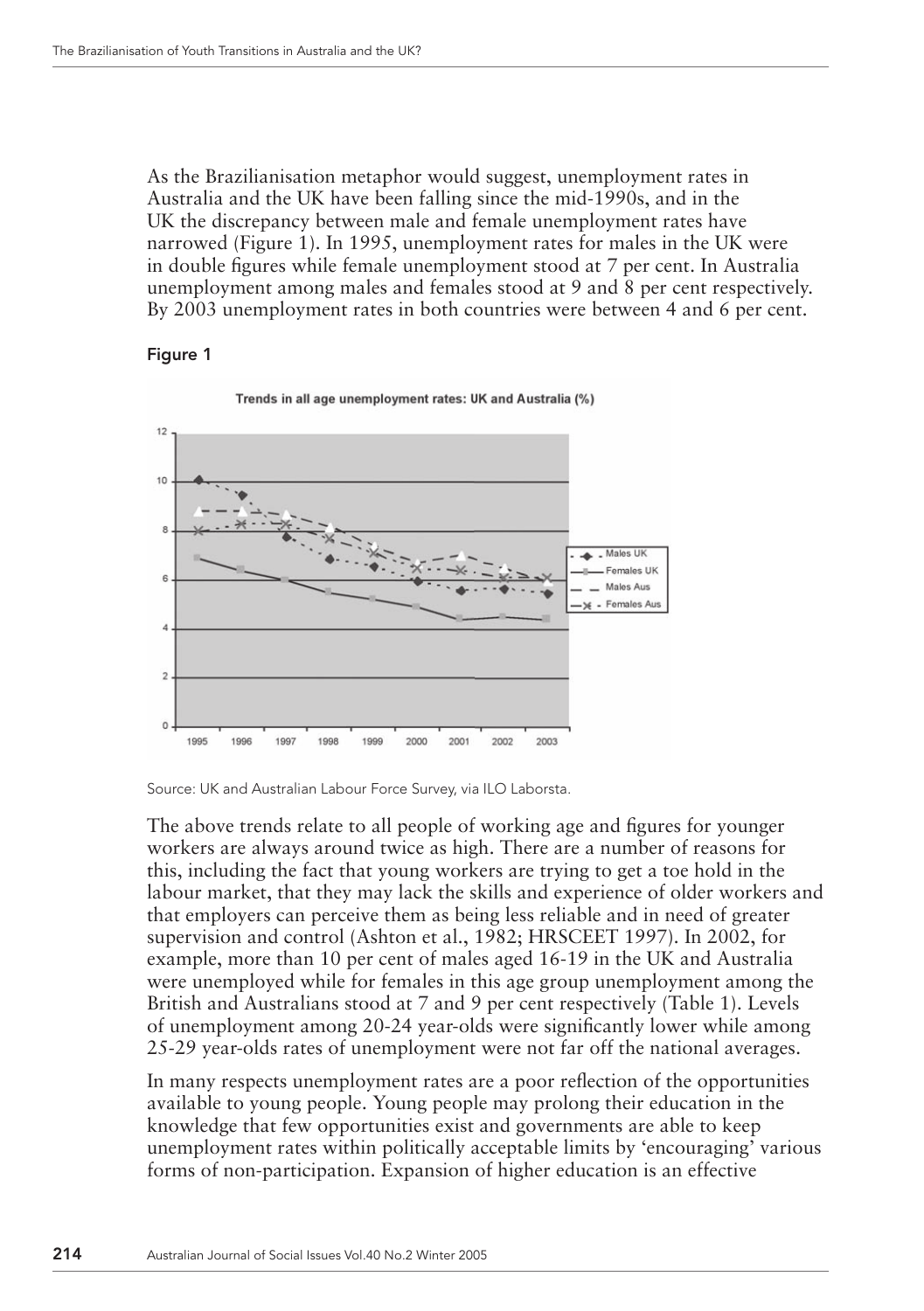strategy for reducing the number of economically active young people and hence promoting an illusion of job 'creation'.

|           |           | Males | Females |
|-----------|-----------|-------|---------|
| 15-19     | Australia | 10.4  | a       |
| 16-19     | UΚ        | 10.3  |         |
| $20 - 24$ | Australia | 9.4   |         |
| $20 - 24$ | UK.       | 8.4   | 4.7     |
| 25-29     | Australia | 6.9   | .5      |
| 25-29     | UK        | 4.8   | 3.7     |

Table 1: Unemployment rates by age group and gender, 2002: Australia and UK (%).

Source: UK and Australian Labour Force Survey, via ILO Laborsta.

In the 1950s, in Australia and the UK, the majority of young men entered the labour market at the end of the period of compulsory schooling. They would then remain in the labour market until retirement at age 65 or later. As such, in this period rates of labour market participation among males were extremely high. More than 90 per cent of those aged 20 or above were economically active in both the UK and Australia (Figures 2 and 3). With minimum age school leaving being the norm, in the UK 87 per cent of 15-19 year-olds were economically active while in Australia participation rates were lower at 78 per cent. In both countries, female patterns of participation were very different. They too would tend to leave school at age 15 and enter the labour market although even among 15-19 year-olds rates of participation were lower than for males: 81 per cent in the UK and 66 per cent in Australia. In the 1950s there was a tendency for young women to withdraw from the labour market once they had children (or for some as soon as they got married). As such, rates of labour market activity were relatively low among young adults and were lower in Australia than in the UK. Among 25-29 year-olds, for example, just 24 per cent of young women in Australia were economically active as compared to 39 per cent in the UK.

From the 1950s onwards economic activity rates for young males continued to fall, mainly as a result of more protracted educational participation with post-compulsory participation becoming the norm and higher education being transformed from an elite to a mass experience, particularly for the middle classes. Educational participation rates are forecast to grow in both countries over the coming decade leading to a further decline in labour market participation rates. For women the post-1950s trend has been more complex. Women have also become more likely to participate in post-compulsory and higher education and enter higher education. This has led to a decrease in economic activity rates which are particularly visible among 15-19 year-olds. Young women over the age of 20 have also been affected by these trends but they are concealed by a much stronger counterbalancing trend: the tendency to have children later and remain economically active whilst caring for children which has resulted in a strong increase in rates of labour market activity.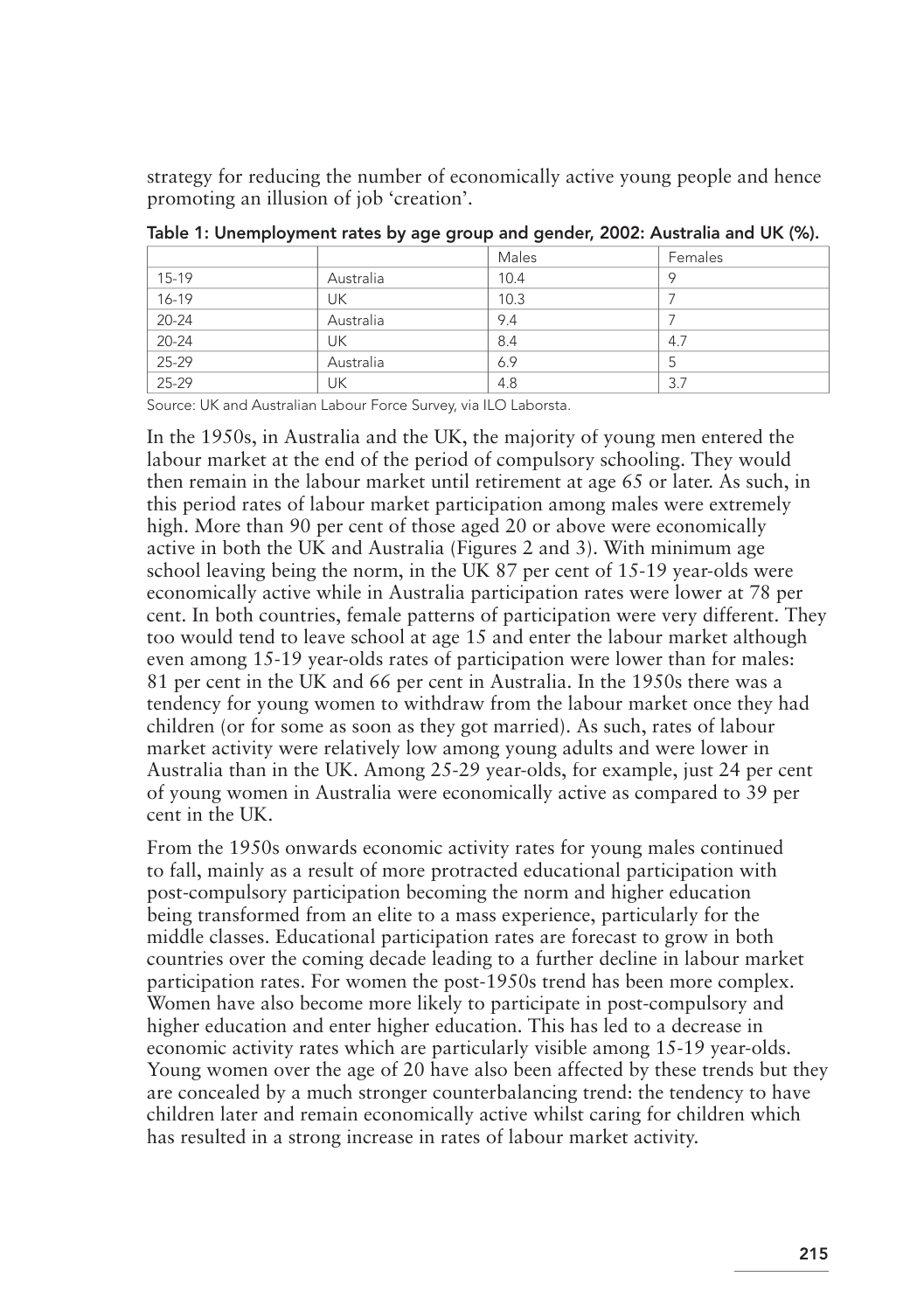#### Figure 2



Trends in economic activity rates, males, UK and Australia (%)

Source: UK and Australian Labour Force Survey, via ILO Laborsta.

#### Figure 3



Trends in economic activity rates, females, UK and Australia (%)

Source: UK and Australian Labour Force Survey, via ILO Laborsta.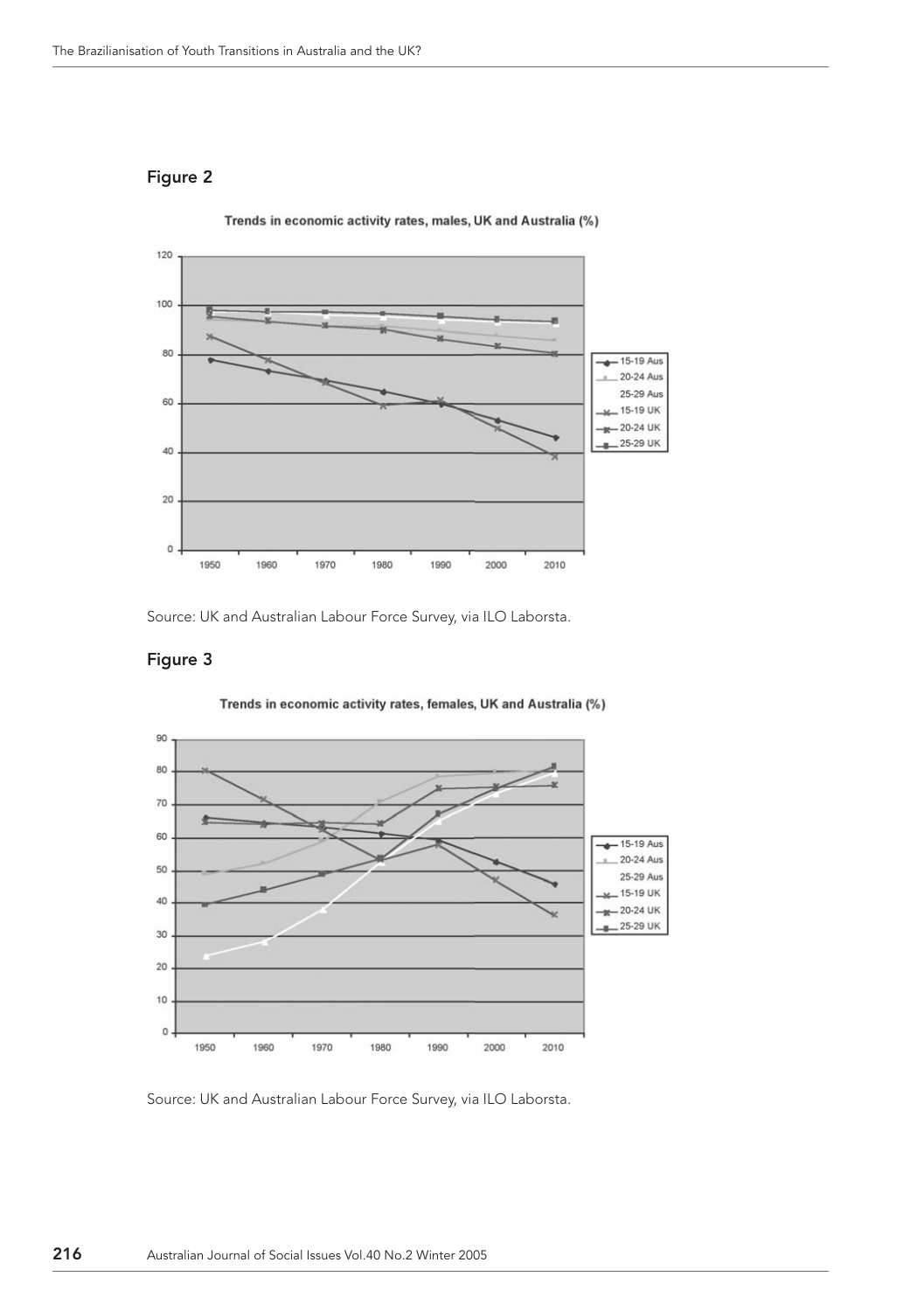Beck's (2000) thesis suggests that we need to look beyond rates of unemployment and economic activity to more fully comprehend the changing nature of youth transitions. This further analysis should examine forms of labour market attachment and the nature of contractual statuses. The sorts of labour market fragmentation implied by the Brazilianisation thesis are likely to involve a relatively high level of participation in part-time work with workers sometimes holding a number of part-time positions simultaneously in order to earn a reasonable living. In Australia and the UK the vast majority of males in employment (almost nine in ten in the youngest age group and more than nine in ten in the others) were working full-time (those supporting study with part-time employment have been excluded) (Figure 4). In each age group part-time working was more common in Australia, but the overall differences were small.

#### Figure 4



Source: Australian Forms of Employment Survey, 1998 and UK Labour Force Survey 1999.

The patterns of employment among females were quite different both in comparison with the males and between the two countries. Females in both countries and in all age groups were less likely than the males to be employed full-time (Figure 5). In Australia, nearly four in ten 15-19 year-olds were working part-time, yet in the UK the figure was much lower at just over one in four (although the national differences among other groups are rather small). In both countries, rates of part-time employment rose significantly among the 30 plus age group, probably reflecting patterns of labour market re-entry following a period of child care. With a very small proportion of the younger age groups likely to be working part-time due to childcare responsibilities we can only speculate as to the reasons why they are more likely than males to work part-time. One possible explanation is that young women in both countries are more likely than young men to prefer part-time work. Another (perhaps more likely) explanation is that women's jobs are heavily concentrated in those parts of the service sector where full-time employment is relatively uncommon. With a greater prevalence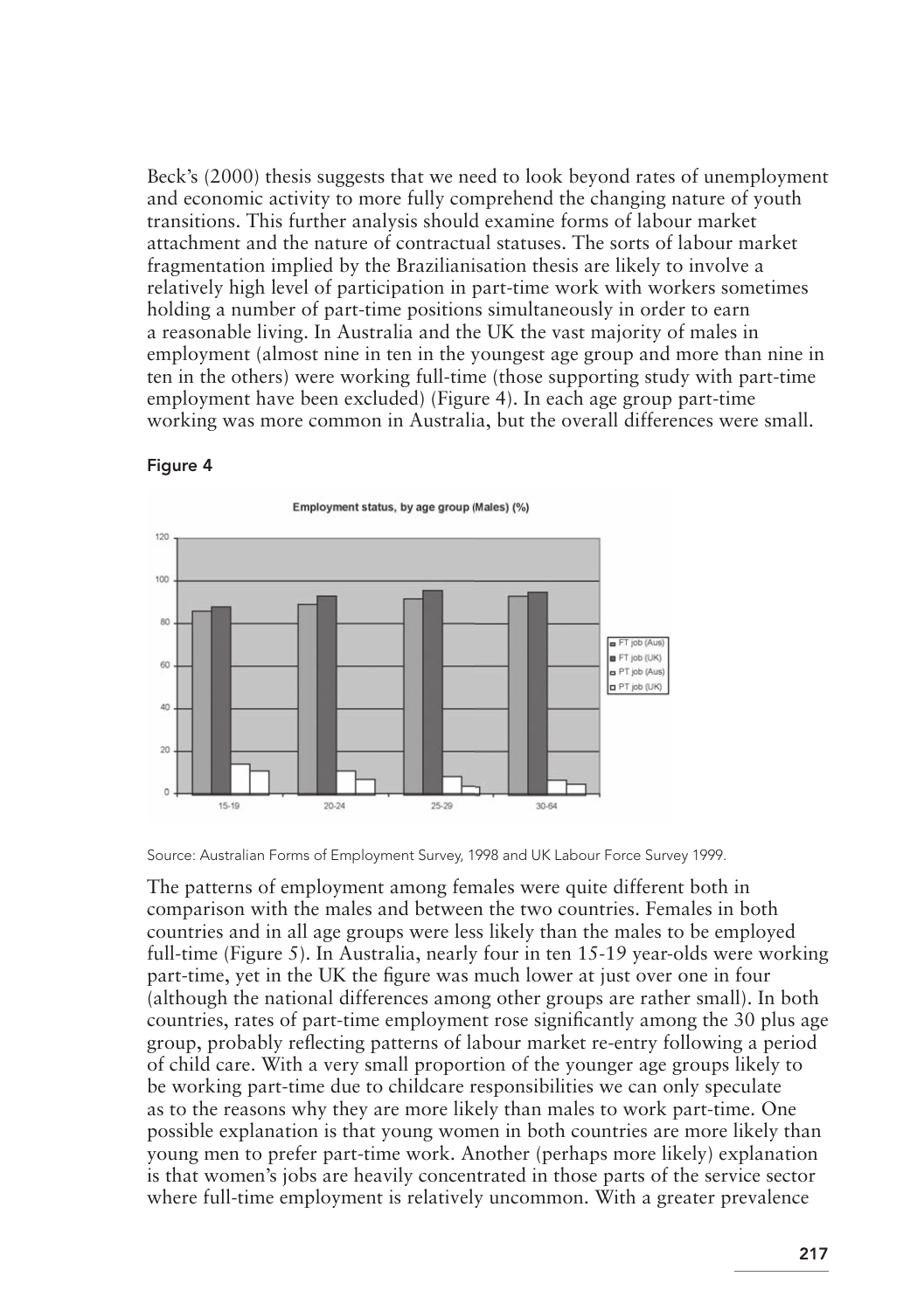of part-time working among the youngest age group in Australia, it seems likely that there are fewer opportunities for young women to work full-time in Australia and, perhaps, that the female youth labour market in Australia is more casualised.





Source: Australian Forms of Employment Survey, 1998 and UK Labour Force Survey 1999.

The issue of casualisation is an important one and is a significant element of the Brazilianisation thesis – both in terms of the objective characterisation of labour market opportunities, and the structured, subjective experience of these opportunities. Casualisation, though, is not a straightforward concept. It is defined differently in Australia and the UK and legislative definitions may conflict with the views that workers hold of their situations. In Australia casual jobs are widely recognised as forms of employment in which workers have no rights to holiday or sick pay (Wooden and Warren, 2003; Campbell, 2004). While on the surface this may seem a clear indicator of a disadvantaged status, some workers will prefer casual forms of employment as they carry a wage premium to compensate for the lack of 'usual' rights such as holidays and sick pay. In other words, casual workers include what we may refer to as 'flexible' workers whose skills may be in high demand and who use this to their own advantage. Casual workers also include those who have few choices and who occupy precarious positions as a consequence of their lack of resources. The combination of different groups of workers within the casual sector is also true in the UK, except that in the UK there is no right (and often no expectation) that casual employment will attract a pay premium and it is not uncommon for casual workers to accrue holiday and sick pay entitlements (see Campbell 2004 for a more detailed discussion of the definitional problems associated with a cross national comparative analysis of casualisation).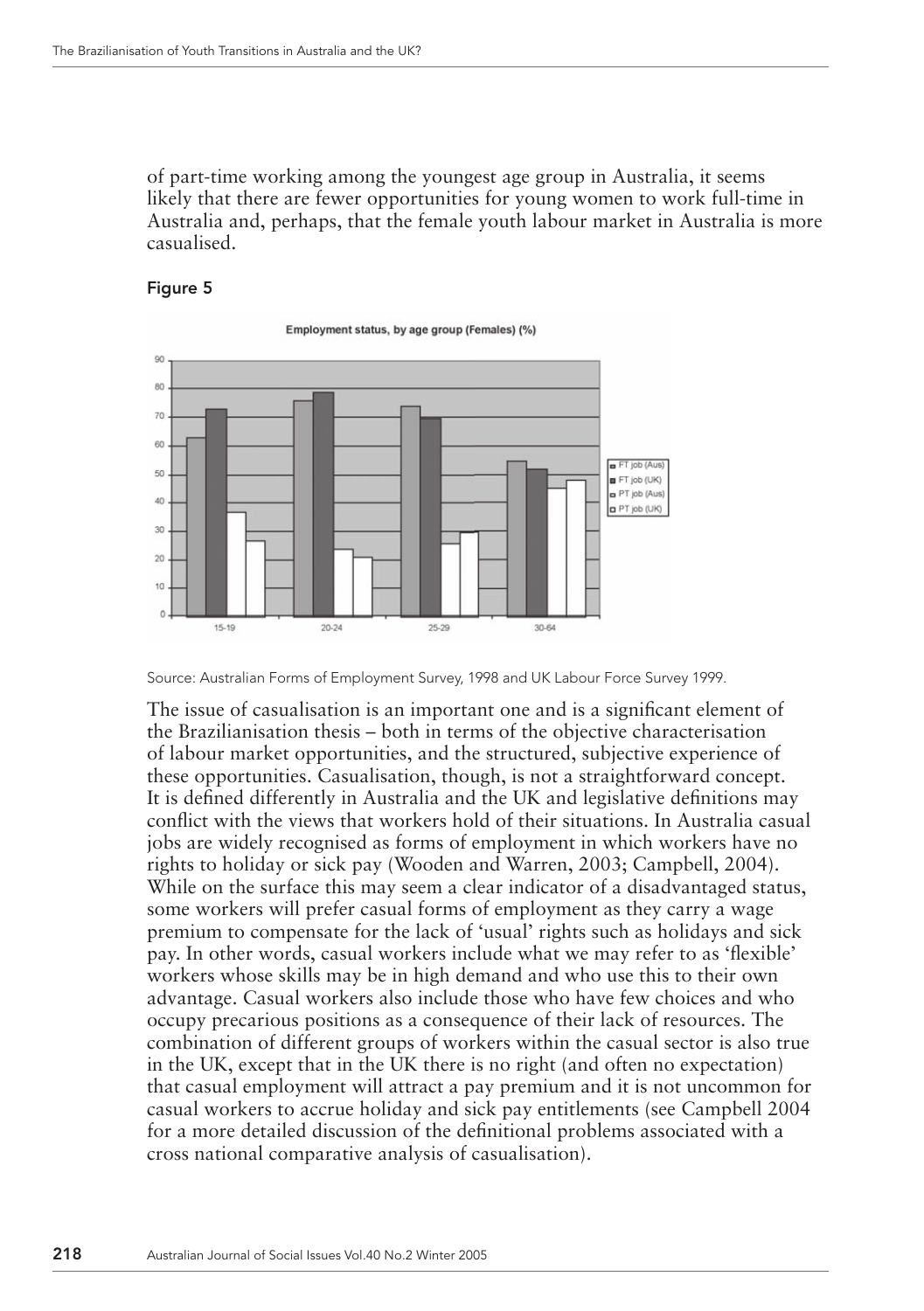Recognising that the terms may mean slightly different things in the two countries, the data we use relies on workers' self identification as casual workers. This group of workers are perhaps the tip of an iceberg of casuals in that many others may regard themselves as holding secure employment while lacking core rights such as protection against unfair dismissal In the UK, for example, full employment rights are only granted to workers after one year's continuous employment with the same employer even where such workers hold a 'permanent' contract. Despite these concerns about the robustness of the information on casual workers, the data we use are currently the best available and they do allow us to make an educated assessment of the extent to which casual employment has become established as a new form of working.

Among male workers in all age groups casual employment is more common in Australia than in the UK (Figure  $6$ ). These are not differences that are confined to the younger age groups and apply equally to prime age workers. In Australia, for example, 27 per cent of 15-19 year-olds worked casually, compared to 15 per cent of 30-64 year-olds. In the UK the comparable figures were 14 per cent and 4 per cent. If we exclude those working part-time, levels of casualisation are lower in both countries, although the overall pattern is very similar.

#### Figure 6



Source: Australian Forms of Employment Survey, 1998 and UK Labour Force Survey 1999.

The picture for females is quite different, especially in Australia among the youngest age group (Figure 7). Just over four in ten 15-19 year-old women in employment are identified as casuals although among the older age groups the level of casualisation is similar to that described among Australian males. In the UK, differences between males and females are not pronounced for any age group. For females as for males, levels of casualisation are much higher in Australia than in the UK. If part-time workers are excluded, levels of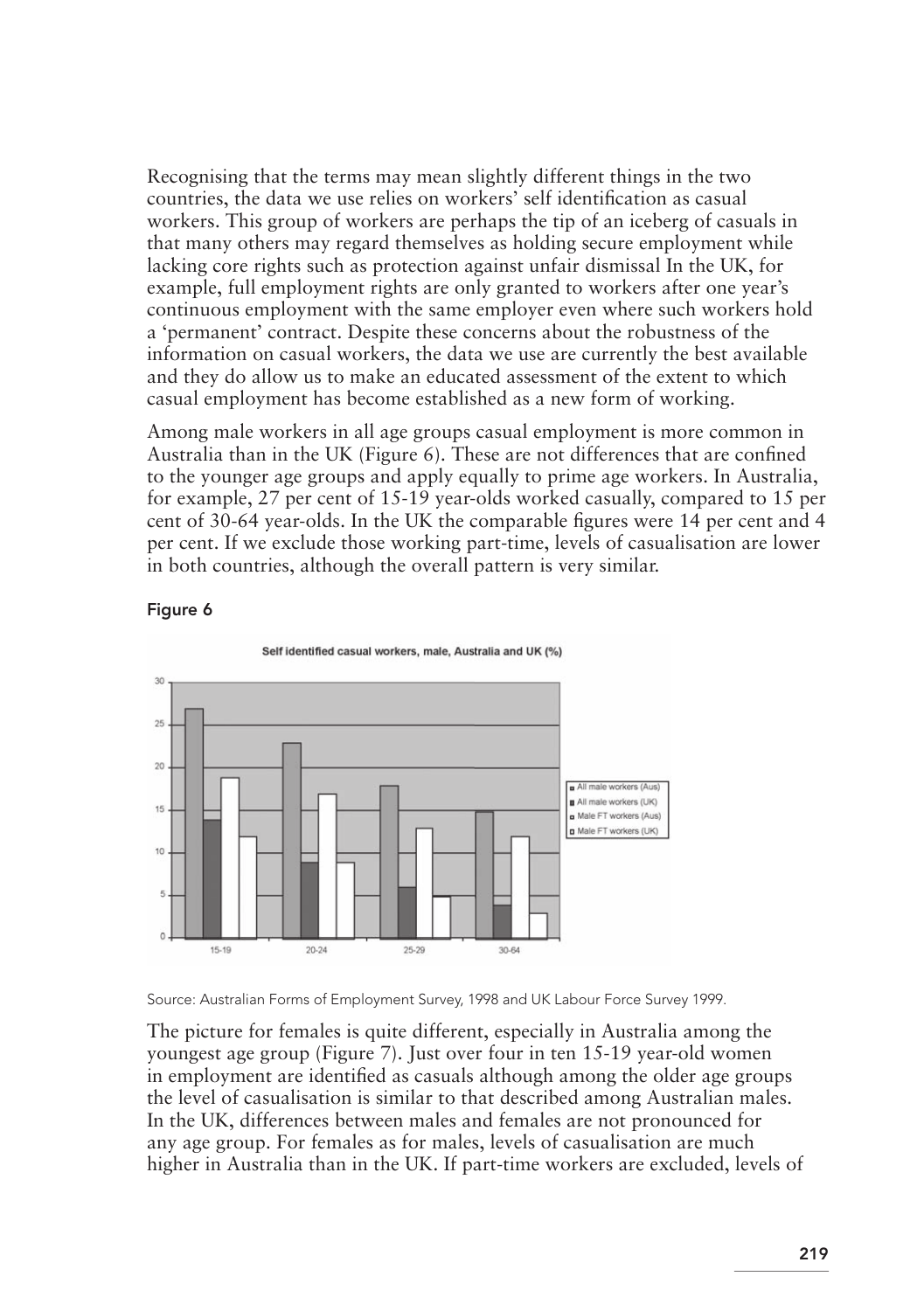casualisation fall dramatically, especially in Australia, showing a strong link between part-time employment and casual forms of employment.

#### Figure 7



Source: Australian Forms of Employment Survey, 1998 and UK Labour Force Survey 1999.

#### Figure 8



Percentage of full-time workers employed on a casual basis by

Source: Australian Forms of Employment Survey, 1998 and UK Labour Force Survey 1999.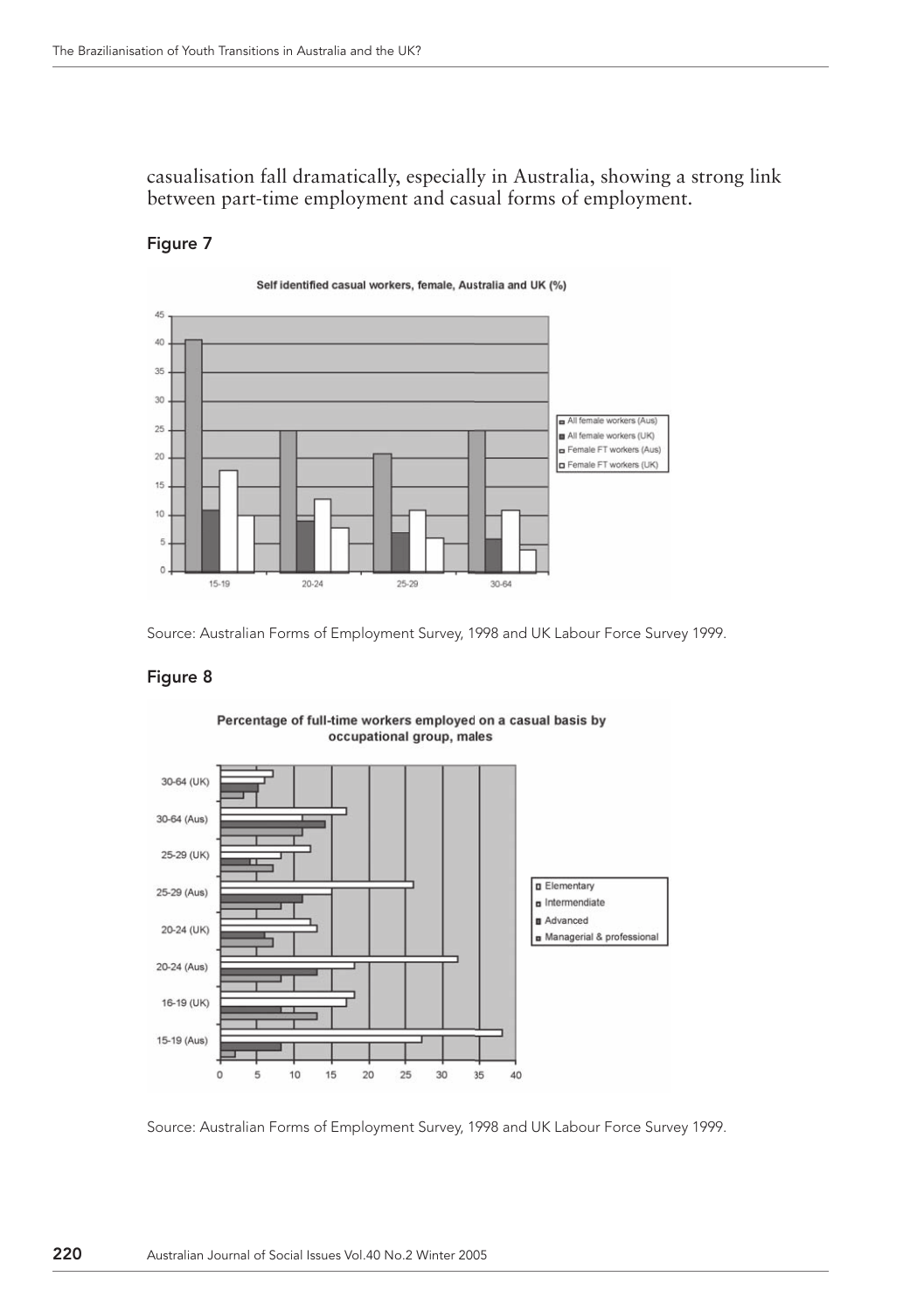While there seems to be a tendency for casual workers to be concentrated within part-time employment, it is also important to see whether there are some occupations in which casualised forms of working have become particularly significant. Among male workers casual forms of working were heavily concentrated in elementary and intermediate occupations: relatively low skill jobs where rates of pay are low and where levels of jobs security can be poor even when workers have 'permanent' contracts (Figure 8). The occupational distribution of casual work was similar in Australia and the UK, although even in low skill jobs levels of casualisation were higher in Australia.

The occupational distribution of females in the two countries was very similar to that of males, with one noticeable exception (Figure 9). Among 15-19 year-olds in managerial and professional occupations levels of casualisation in Australia were almost as high as in elementary occupations. This was not true among Australian males and suggests something very specifi c about entry level jobs in the female professional and managerial occupations.



#### Figure 9

Source: Australian Forms of Employment Survey, 1998 and UK Labour Force Survey 1999.

#### Youth transitions and the Brazilianisation thesis

Crucial to the Brazilianisation thesis is the fact that, for all the cultural oppositions and incomparabilities, the future of informality now dawning in the West has a long tradition in South America and can be observed there in all its ambivalence. (Beck 2000, p97)

In this paper we have provided an empirical analysis of the labour market experiences of young people in the UK and Australia. The analysis has been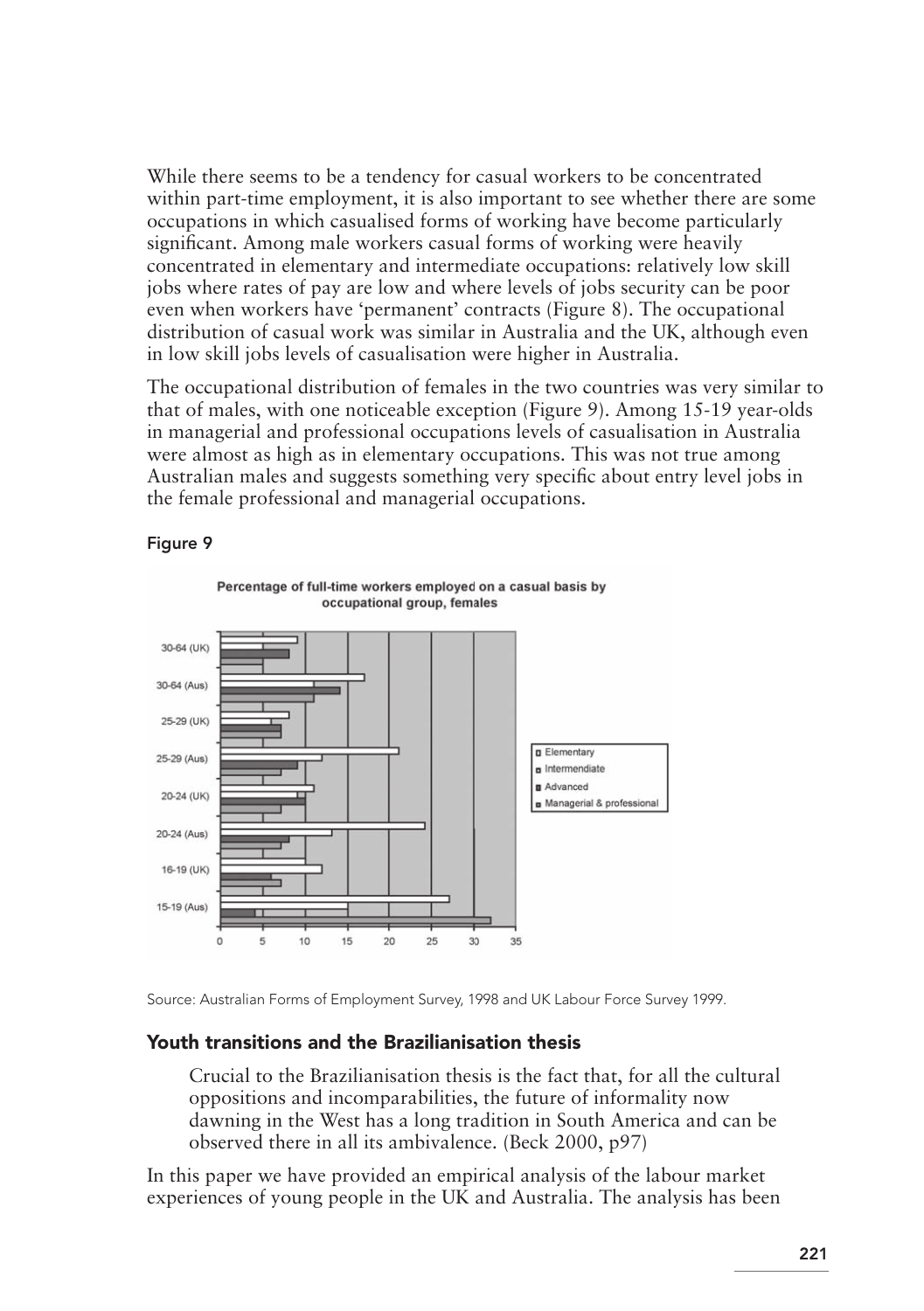informed by key elements of Beck's Brazilianisation thesis. The principal concern of the analysis has been to encourage further discussion about the ways in which youth transitions can be understood in light of these early labour market experiences. Young people are over-represented in less secure forms of employment. They are more likely to hold temporary contracts, work in the casual sectors of the labour market, in areas where their education or skills are not fully utilised or obtain fewer hours employment than they would ideally like. These problems are not new but the idea that precarious forms of labour market engagement are rapidly becoming typical experiences is central to Beck's thesis and, as a consequence, it can be argued that the life course has become more fluid, flexible and unpredictable.

Our analysis enables us to compare emerging trends in a country (Australia) in which a Liberal (Conservative) Government has encouraged 'flexibility' by progressively removing or weakening employment protection legislation with a country (UK) that, being constrained by legislative principles enshrined in the European 'constitution', has been forced to retain some key principles of employment security. In this respect Australia, with a highly casualised labour force, is more similar to the USA than to the 'old' Europe as represented by the fifteen countries that made up the European Union prior to 2004. Campbell's (2004) analysis arrives at a similar conclusion. He argues that 'rates of casualisation in Australia are indeed highly unusual phenomena' when compared with other OECD countries. Moreover, this situation is 'unnecessary and unwelcome, and represents a 'significant labour market problem' (pp 21-22).

The negative life course consequences of casualisation are readily identifiable both in Australia and in OECD countries that actively discourage casualisation via policy interventions. In Australia the Australian Council of Trades Unions (ACTU 2004) cites a Job Futures/Saulwick Employment Sentiment Survey that reported 54 per cent of casual workers would prefer full time or part time permanent employment. The ACTU also cites ABS surveys which indicated that: 75 per cent of casuals would prefer more regular patterns of work; more than 50 per cent of casual workers have been in their jobs more than a year; 61 per cent of casuals have to deal with on-going variations in weekly earnings and; only 35 per cent of casuals are buying their own home compared with 60 per cent of workers with permanent jobs. Campbell (2004) reports on countries such as Denmark and the Netherlands which are rethinking labour market regulation around notions of 'flexicurity' – a concept that seeks to engage with competing demands for flexibility and security via legislation such the Dutch *Flexibility and Security Act* of 1999.

So what can we make of the Brazilianisation thesis in relation to understanding the nature and consequences of Youth transitions into increasingly precarious labour markets? Beck's framework for analysing a political economy of insecurity can indicate where this thinking might lead. Most importantly academic and policy discussions should shift analysis and discussion away from a primary, even sole, concern with rates of unemployment, or rates of participation and economic activity. Such discussions quickly bog down in claims that any job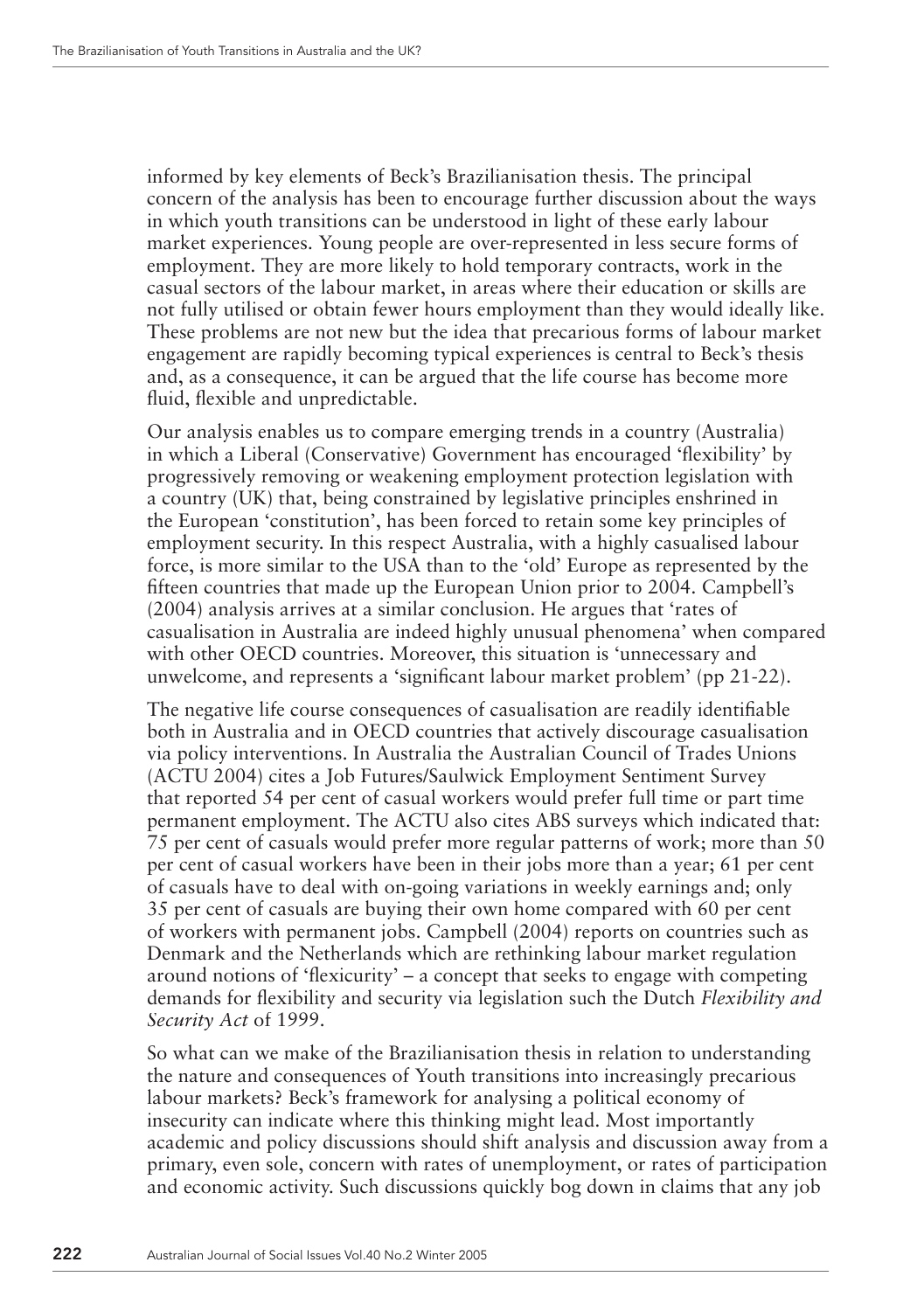is better than no job, or that life choices for young people are reduced to either 'earning' or 'learning' (as Australia's then Federal Opposition Leader Mark Latham suggested in the 2004 Federal election campaign).

Taking a lead from Beck, if technologically advanced capitalism threatens, in the end, any and all jobs, and labour markets reflect this precarity, what will adult biographies lived in fragments *feel* like? What stories about education, training, transition and adulthood will engage young people whose first experiences of labour markets are characterised by casualisation? If the risks associated with labour market participation and economic activity are increasingly individualised, and marked by new responsibilities and obligations for life long learning, flexibility and activity, how can policy and academic discussions recognise that individualised biographies continue to be shaped by social divisions (Bauman 2001)? A focus on Youth transitions in policy and academic discussion that is informed by a political economy of insecurity would highlight the problematic, and differing, characteristics of choice, flexibility and activity for different groups of young people. Characteristics that are shaped by existing and historical patterns of disadvantage and exclusion, and which have different consequences for young people depending on their social class, gender, ethnicity, geographic location and, importantly, age.

## Conclusion

Our analysis has shown that the process of casualisation is not an all-pervasive one. It is a process that is having the greatest impact on the weakest labour market participants. It affects young women more than young men, but is also concentrated in the lowest skilled occupations, and in particular sections of a service labour market. In other words, we are not so much observing a process in which people are selecting 'flexible' forms of employment that are suited to a modern life style in which work-life balances have become increasingly important. Rather, we are encountering a process by which less advantaged positions in the labour market are made even more precarious through various policy and regulatory processes.

The consequences of these emerging labour market trends are uncertain, and uneven in their appearance. However, their appearance should provoke community, academic and policy discussions to consider the concept of youth transitions in new ways. Transition, which is itself a metaphor, takes on new meanings if the paid labour market – as a space of arrival – is increasingly a space marked by uncertainty, precarity and ambivalence. In addition this precariousness should be understood as a structured phenomenon – flexibility is different to precarity, and it is different because the nature and consequences of choices are different for different populations in different locations with different labour market opportunity structures.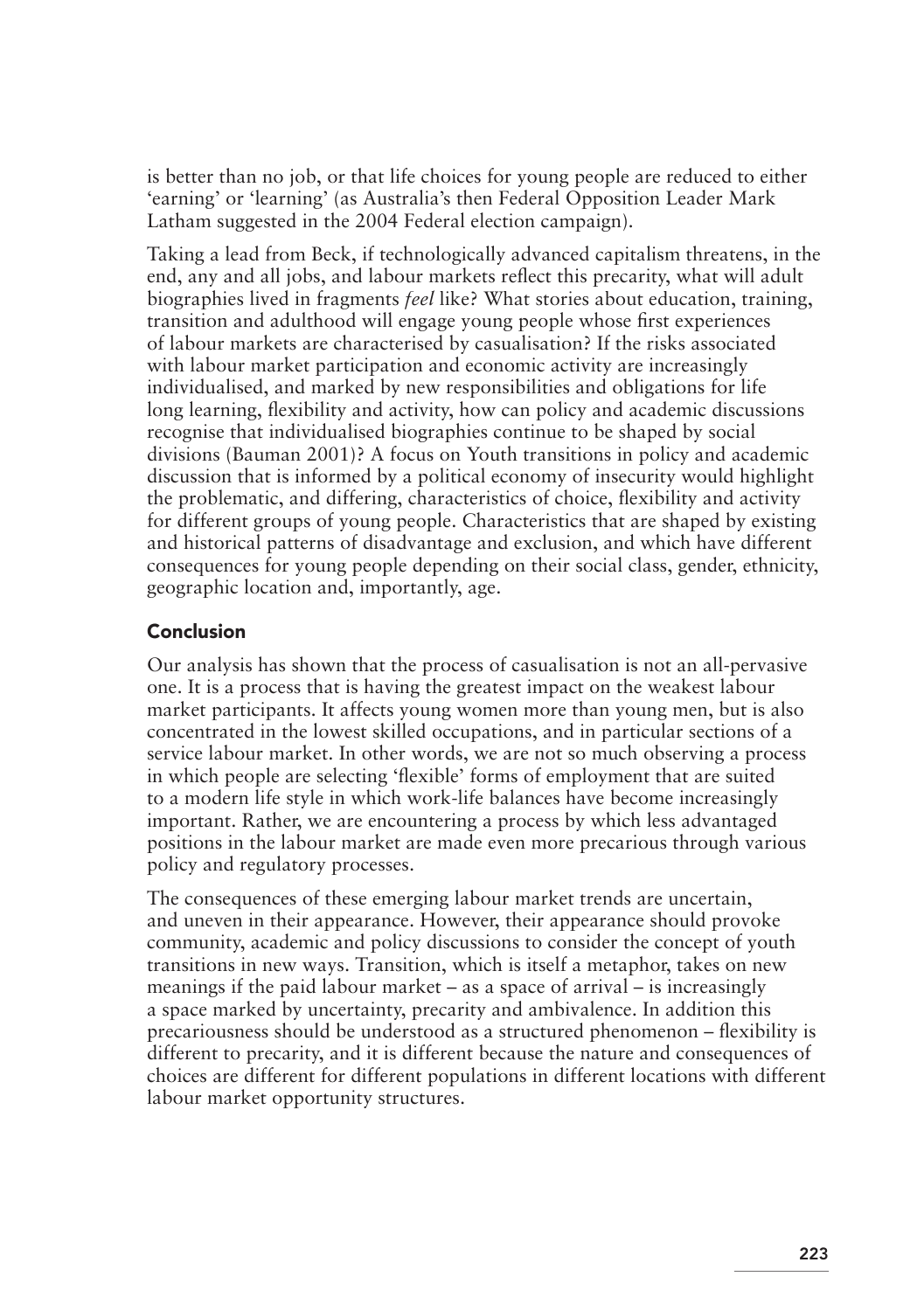#### References

- ACTU (2004) *Fact Sheet: Casual and Insecure Employment in Australia*, ACTU, Melbourne
- Ashton, D.N., Maguire, M. and Garland, V. (1982) *Youth in the Labour Market*, Research Paper No. 33, Department of Employment, London.
- Australian Bureau of Statistics (1998a) *The Youth Labour Market, ABS Cat No 6203.0*
- Australian Bureau of Statistics (1998b) *The Labour Force*, ABS Cat No 6203.0
- Bauman, Z. (2001) *The Individualized Society*
- Beck, U. (2000) *The Brave New World of Work*, Polity, Cambridge*.*
- Bessant, J. and Cook, S. (eds) (1998) *Young People and Work, Australian Clearing House for Youth Studies, Hobart.*
- Bessant, J. and Watts, R. (2002) Sociology in Australia, Allen and Unwin, Crows Nest.
- Campbell, I. (2004) *Casual Work and Casualisation: How Does Australia Compare?*, Paper presented to conference on 'Work Interrupted: Casual and Insecure Employment in Australia', University of Melbourne, August 2004
- Coleman, J.S. (1961) *The Adolescent Society*, Glencoe Free Press, New York.
- Erikson, E.H. (1968) *Identity, Youth and Crisis*, Norton, New York.
- Freeland, J (1996) The Teenage labour Market and Post-Compulsory Curriculum Reform, Paper presented at *Making it Work: Vocational Education in Schools Conference*, Melbourne, Victoria, March.
- Furlong, A. and Cartmel, F. (1997) *Young People and Social Change*, Open University Press, Milton Keynes.
- Furlong, A., Cartmel, F., Biggart., Sweeting, H., and West, P. (2003) *Youth Transitions: Patterns of Vulnerability and Processes of Social Inclusion*, Scottish Executive Social Research, Edinburgh
- Giddens, A. (1990), *The Consequences of Modernity*, Stanford University Press, Stanford.
- Giddens, A. (1991), *Modernity and Self Identity*, Polity Press, Cambridge.
- Hall, G. Stanley (1904) *Adolescence: Its Psychology and its Relations to Physiology, Anthropology, Sociology, Sex, Crime, Religion and Education* (2 vols), Appleton, New York.
- Hood, C., Rothstein, H. and Baldwin, R. (2001) *The Government of Risk: Understanding Risk Regulation Regimes*, Oxford University Press, Oxford.
- House of Representatives Standing Committee on Employment, Education and Training (HRSCEET) (1997) *Youth Employment: A Working Solution*, AGPS
- Jones, G. (1995) *Leaving Home*, Open University Press, Buckingham.